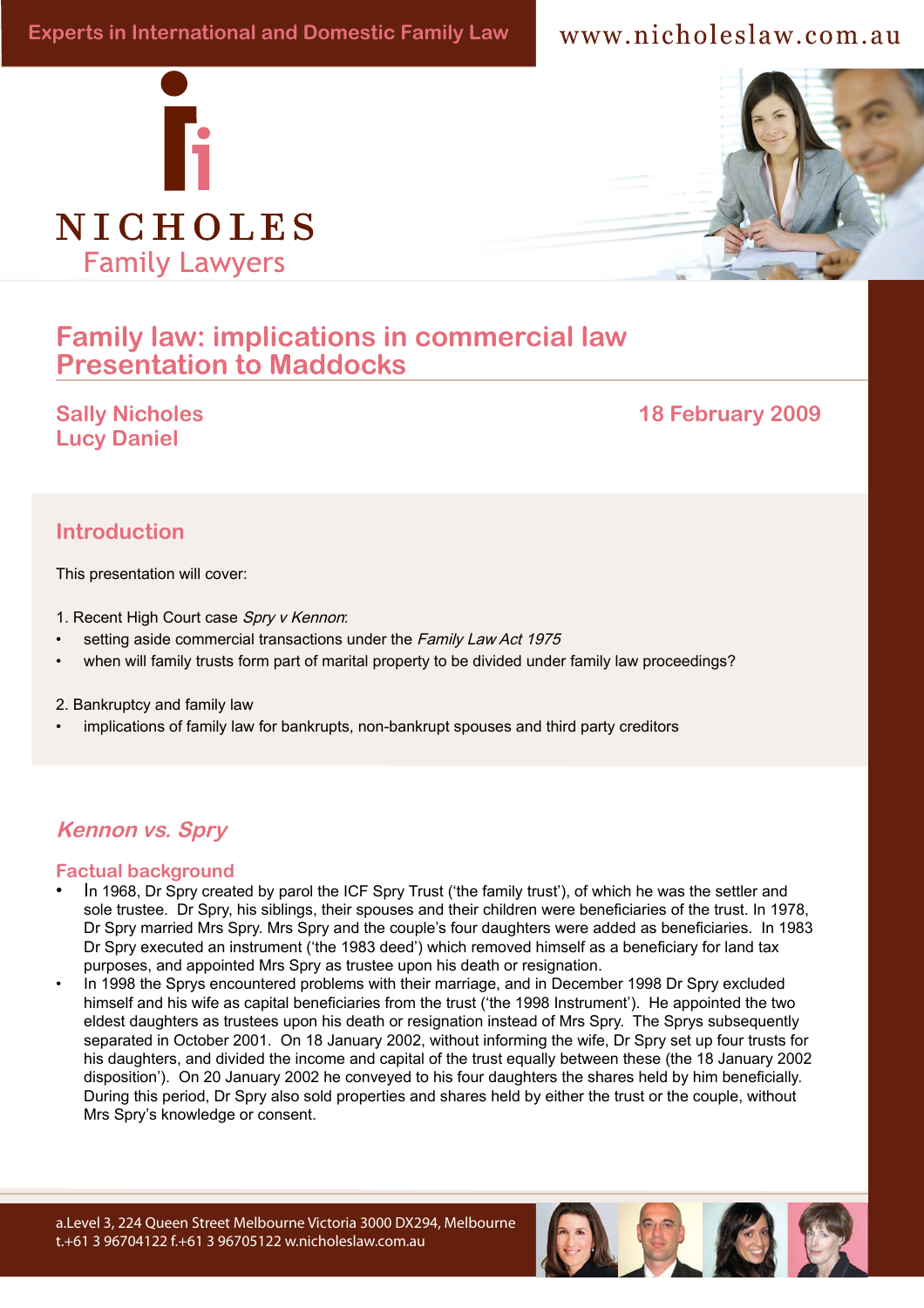- In April 2002, Mrs Spry made application for property and maintenance orders in the Family Court under the Family Law Act 1975 ('the Act').
- Mrs Spry successfully argued that the 1998 Instrument and the 2002 disposition should be set aside under s 106B of the Act. The trial judge further found that upon doing so, the family trust should be treated as Dr and Mrs Spry's property for the purpose of the family law proceedings.
- Dr Spry's appeals to the Full Court and High Court were dismissed.

#### **Relevant law**

- When determining property orders, the Family Court's general approach is to identify the net value of the property belonging to the marriage (the asset pool), and then determine what proportion of this each party should hold considering factors such as incomes, care of children and financial responsibilities.
- Parties are often in dispute about what property should be considered to belong to the marriage and included in the asset pool. In order to quarantine property from being included, parties may attempt to transfer it to another's name.

#### **Setting aside commercial transactions under Family Law Act 1975**

- Section 106B of the Act provides that the court may set aside the making of an instrument or disposition by a party which is made to defeat an existing or anticipated order in family law proceedings or which, irrespective of intention, is likely to defeat any such order.
- This will occur where the instrument or disposition disposes of the couples' property, so that court orders regarding property division are largely ineffective as there is little property to divide. This can include circumstances where, for example:
	- the party transfers assets or funds to a third party
	- the party removes the other spouse from a family trust
	- the party distributes funds from a family trust into individual trusts for the parties' children, thereby excluding the other spouse from beneficial title. This was the situation in the recent case of Spry v Kennon.

## **When will a transaction be able to be set aside under s106B?**

Commercial lawyers should be aware that clients' property transactions may be set aside if performed when future family law proceedings are foreseeable, and the transactions are likely to defeat property orders made by the court in such proceedings. There are essentially three requirements for the Court to order a transaction to be set aside:

- The client must be involved in family law proceedings under the Family Law Act. If the client and their spouse never come before the Family Court, their spouse cannot challenge the transaction.
- There must be an instrument or disposition to be set aside, which must have been made by, on behalf of, by direction of or in the interest of a party to the proceedings.
- The instrument or disposition must be made with the intention of defeating an anticipated order in the proceedings. Under the judgment in Plugradt (1981), the test for 'anticipated' is objective i.e. whether, considering all of the circumstances at the time of the disposition, it was objectively foreseeable or expected as being likely or reasonably probable that proceedings would take place and orders consequently made.

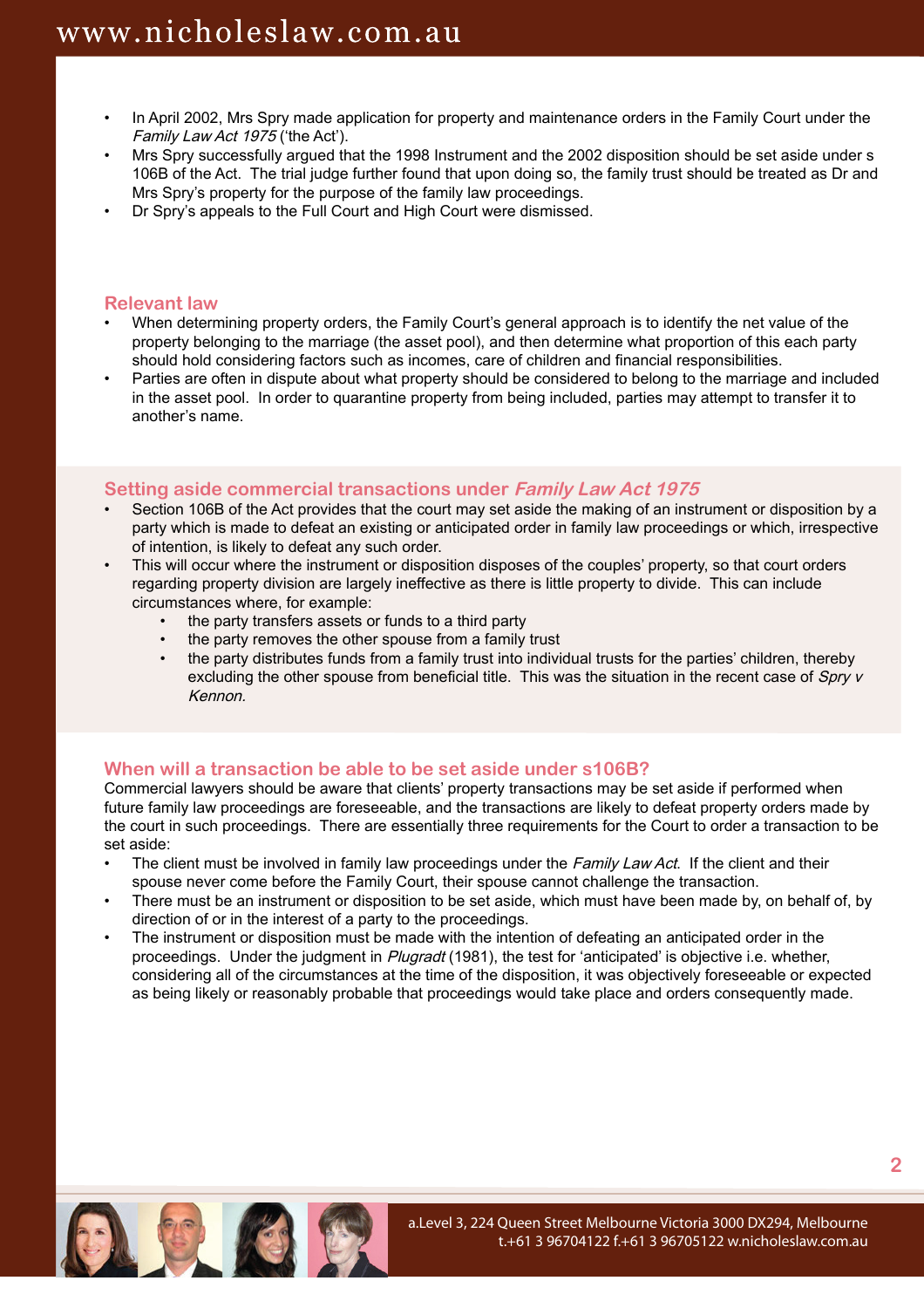# **Family trusts and family law**

- A key question arising in family law is whether family trusts should be included in the parties' asset pool. The judgment of Kennon v Spry made a significant decision in this regard. This involved circumstances where the husband was the trustee but not a beneficiary of the family trust, and the wife was a beneficiary along with their four children and the husband's siblings. The husband had relinguished his beneficiary interest in the trust in 1983 for land tax purposes.
- In a 4-1 majority, the High Court found that the trust asset should be included in the couple's asset pool. In the leading judgment, French CJ found this was because:
	- the husband held legal title to the trust
	- the husband had absolute power to appoint the whole of the fund to his wife at his discretion (thus distinguishing it from charitable or non-discretionary trusts)
	- as a beneficiary, the wife held equitable rights of due consideration and due administration in the trust
- French CJ found that the treatment of the trust as property belonging to the parties was also supported by other factors, including that:
	- the Trust assets were largely acquired during the marriage,
	- there were no other equitable interests in them, and
	- the husband was under no obligation to apply any of the assets to any other beneficiary.

Commercial lawyers should therefore be aware that if clients' assets are largely held in a family trust and the client becomes involved in family law proceedings, the court may order that the assets of the trust be divided between the parties if the above circumstances exist - even if the client is the trustee but not a beneficiary of the trust.

# **Bankruptcy and family law**

#### **Position of bankrupt spouse**

Upon bankruptcy, the bankrupt's property vests in the trustee in bankruptcy. If the non-bankrupt spouse initiates family law proceedings against the bankrupt, the trustee in bankruptcy is able and at times obliged to participate in the proceedings. However, the trustee does not have the ability to bring family law proceedings against the non-bankrupt spouse ('NBS').

#### **Position of the non-bankrupt spouse**

- Changes to law introduced in 2005 have given the Family Court jurisdiction to adjust property interests of bankrupt parties—even in property that had vested in the trustee.
- This means that if a NBS applies for and is awarded orders for property or maintenance against the bankruptcy trustee, the NBS can obtain a claim to property and assets of the marriage that they otherwise would probably lose through the bankruptcy if the couple remained together.
- Moreover, under s72(2) of the FLA, the Court may require that spousal maintenance orders be satisfied by the transfer of vested bankruptcy property to the NBS. This will secure the NBS' maintenance claim where periodic payments would be impracticable due to the bankruptcy, and will reduce the pool of vested property available to creditors.
- It also may be possible for the Court to require that the bankrupt meet payments owing to the NBS under property orders out of property that has not vested in the bankruptcy trustee i.e. superannuation. Such a step would require a good deal of consideration for public policy, and has not been developed as yet.
- The 2005 changes also allow the NBS to commence family law proceedings for property settlement or spousal maintenance even after the other party has been declared bankrupt.

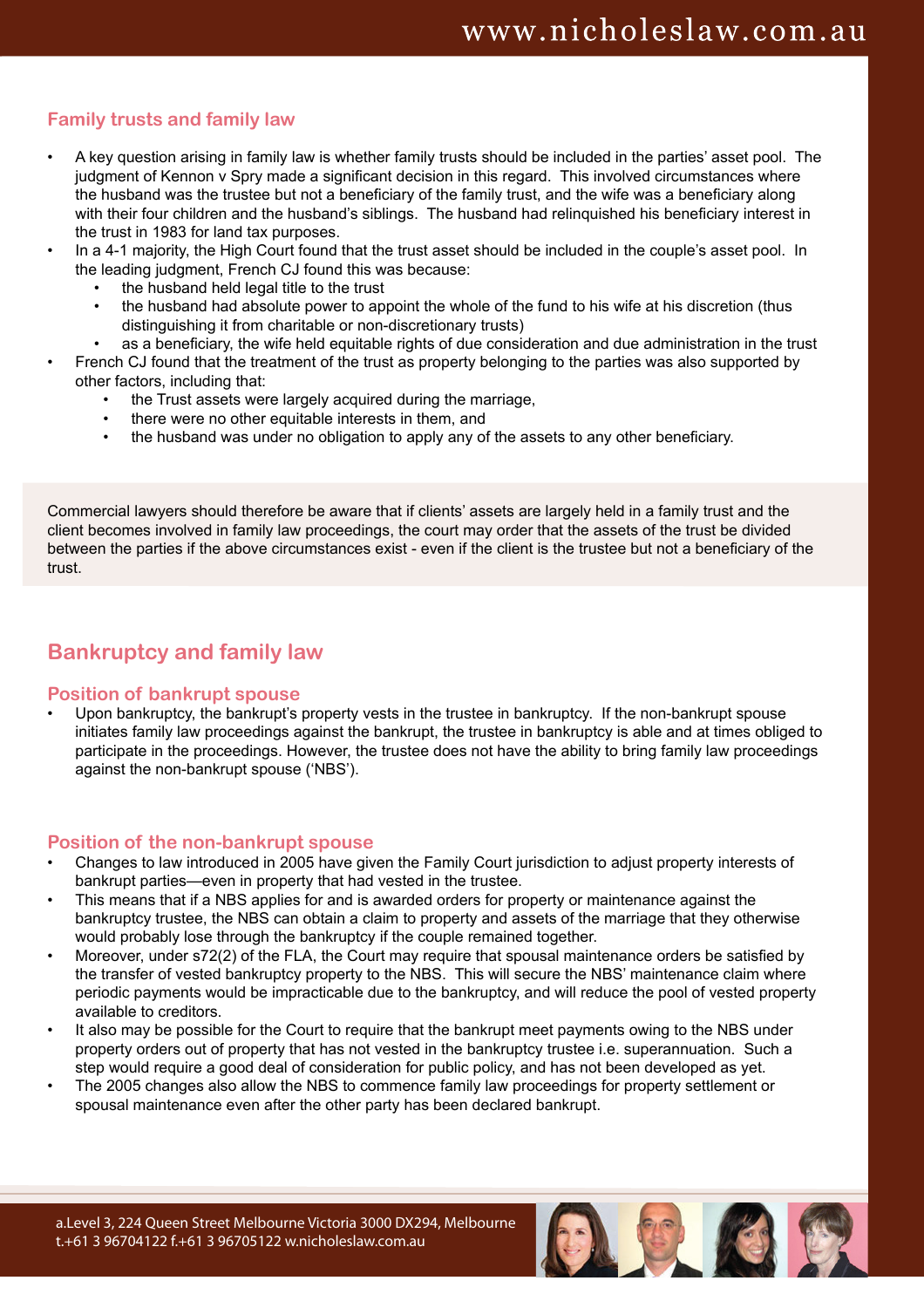Commercial lawyers should be aware that the non-bankrupt spouse may be in a better financial position if they separate from the bankrupt and issue proceedings for property and maintenance orders against the bankrupt. However it is also important to note that orders are made entirely at the Court's discretion. Therefore if the Court suspects that the parties have separated and issued proceedings in order to quarantine assets from creditors, it may adjust orders accordingly. As below, creditors and the trustee in bankruptcy can make submissions to the Court regarding their interests.

#### **Position of other creditors**

- The Family Court's power to adjust interests in property vested in the bankruptcy trustee obviously affects the interests of other creditors, as orders granting property interests to the NBS it may reduce the assets available to be distributed between the creditors. Therefore s 75(2)(ha) was also inserted into the FLA in 2005, requiring the Court considers the effect of any proposed order on the ability of a creditor to recover debt owed to them.
- Little guidance has been given to how the court should consider creditors' interests or balance these against the NBS's. The bankruptcy trustee will generally be added as party to the proceedings and given opportunity to make submissions on this matter. Creditors can also apply to intervene in proceedings as parties whose interests may be affected by the proceedings.

Commercial lawyers should be aware that if their clients are owed money, (especially unsecured debt) by a party involved in family law proceedings, their recovery of this debt may be affected by the outcome of these proceedings. The clients may apply to be added to and make submissions in the proceedings in this regard. In any case, it is important for creditors to stay aware of their debtors family law matters if possible.

## **Injunction to preserve marital property pending Family Court orders**

- In the case of *Depute Commissioner of Taxation v Kliman and Kliman (*2002) FLC 93-113, the Full Family Court considered the question of whether the Court had jurisdiction to grant a third party creditor an injunction restraining the husband and wife from disposing of their property pending the outcome of their family law property dispute.
- The Court found that it was able to grant such an injunction where the third party had an existing legal entitlement as against a party to the marriage, which clearly impacted what would be considered as property of the marriage without further adjudicative determination i.e. where the Court would not have to hear and consider what the third parties' property rights are.
- In this case the third party's property rights were a tax debt owed by the husband to the Deputy Commissioner of Taxation under Supreme Court orders.

## **Quarantining property through maintenance**

- During bankruptcy, bankrupts are required to contribute to their debt a proportion of their income which exceeds the statutory amount. However, under s 139N Bankruptcy Act 1966, sums of money that the bankrupt is liable to pay under maintenance agreements or Family Court orders are exempt from the calculations of how much income the bankrupt is required to contribute. The amount that may be exempt from such calculations is capped at the maximum amount otherwise payable under the *Child Support* Assessment Act.
- Maintenance agreements made through a Binding Financial Agreement (BFA) is are now excluded from the definition of 'maintenance agreement' for the purpose of s 139N Bankruptcy Act 1966. Therefore maintenance payable under a BFAs will not be exempt from contribution calculations; so maintenance must be provided under family court orders to utilise s 139N Bankruptcy Act 1966.

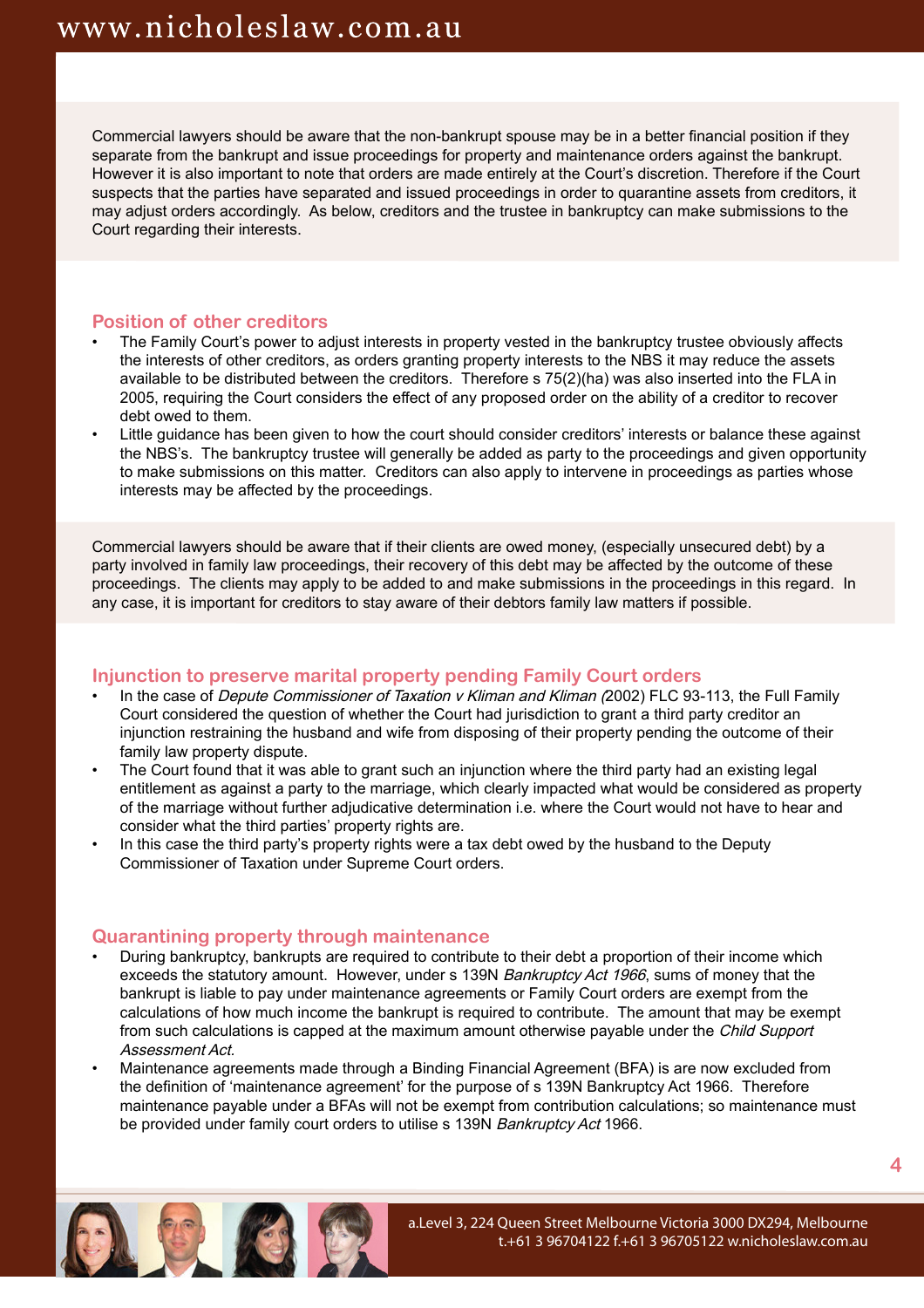Therefore, family court orders for maintenance may result in a decrease in the bankrupt's contribution to their debt, and may secure the NBS' maintenance is paid where the bankrupt may otherwise not have afforded this after making contribution to their bankruptcy.

As outlined below, creditors may apply to set these orders and BFAs for maintenance aside in certain circumstances. Therefore court orders and BFAs regarding maintenance should only be entered on a genuine basis and with consideration to its effect on creditors.

#### **Quarantining property by transferring it**

- The trustee in bankruptcy can increase the bankrupt's assets by setting aside transfers in the five years prior to the bankruptcy that were made by the bankrupt to another for less than market value consideration. This includes transfers made between the bankrupt and their spouse.
- However, if the transfer was made pursuant to **Family Court orders**, it can only be set aside if the trustee applies to the Family Court under s 79A Family Law Act 1975 and can show that, for example, there has been a miscarriage of justice or that circumstances have changed to make the order impracticable (see more below).
- If the transfer was made pursuant to a binding financial agreement (which does not require that the parties be separated), it can only be set aside if the third party creditor applies to the Family Court under s 90K(1) of the Family Law Act 1975 and can show that this was made with the purpose of defeating creditors.

Therefore if bankruptcy is likely for a party and they wish to transfer property to their spouse, the transfer will be more protected executed through the Family Court orders or a BFA, rather than privately. However, as outlined below, this may be overturned by Court upon application by creditors.

#### **Creditors' ability to challenge property transfer orders and agreements**

- While the above may be useful mechanisms for quarantining property from bankruptcy proceedings, it is important to note that creditors are able to challenge these on certain grounds:
- Binding Financial Agreements: section 90K(1) of the Family Law Act now allows third party creditors and government agencies acting in the interests of a creditor to apply to the Family Court to set aside BFAs on the grounds that they were made for the purpose of defrauding or defeating creditors, or with reckless disregard to the interests of creditors.
- Family Court Orders: section 79A of the Family Law Act allows third party creditors who may not be able to recover their debt because of a court order has been made to apply for the court order to be set aside. To do so, the creditor must show that there are circumstances such as a miscarriage of justice by reason of fraud, duress or suppressed or false evidence, or that circumstances have changed to make the order impracticable. As outlined below, failing to disclose existence of evidence may constitute miscarriage of justice under Official Trustee in Bankruptcy v Bryan.

If creditors suspect debtors are using maintenance or property transfers to avoid paying bankruptcy debts, they may be able to challenge the orders or agreement providing for the maintenance.

If parties are going to transfer property or pay maintenance through a BFA, and they or their spouse is bankrupt or likely to become bankrupt, they must ensure this transaction does not appear to be for the purpose of defeating a creditor.

Property transfers and maintenance payments made under Family Court orders are more protected from challenge by creditors; however may be set aside for exceptional reasons listed in 79A Family Law Act.